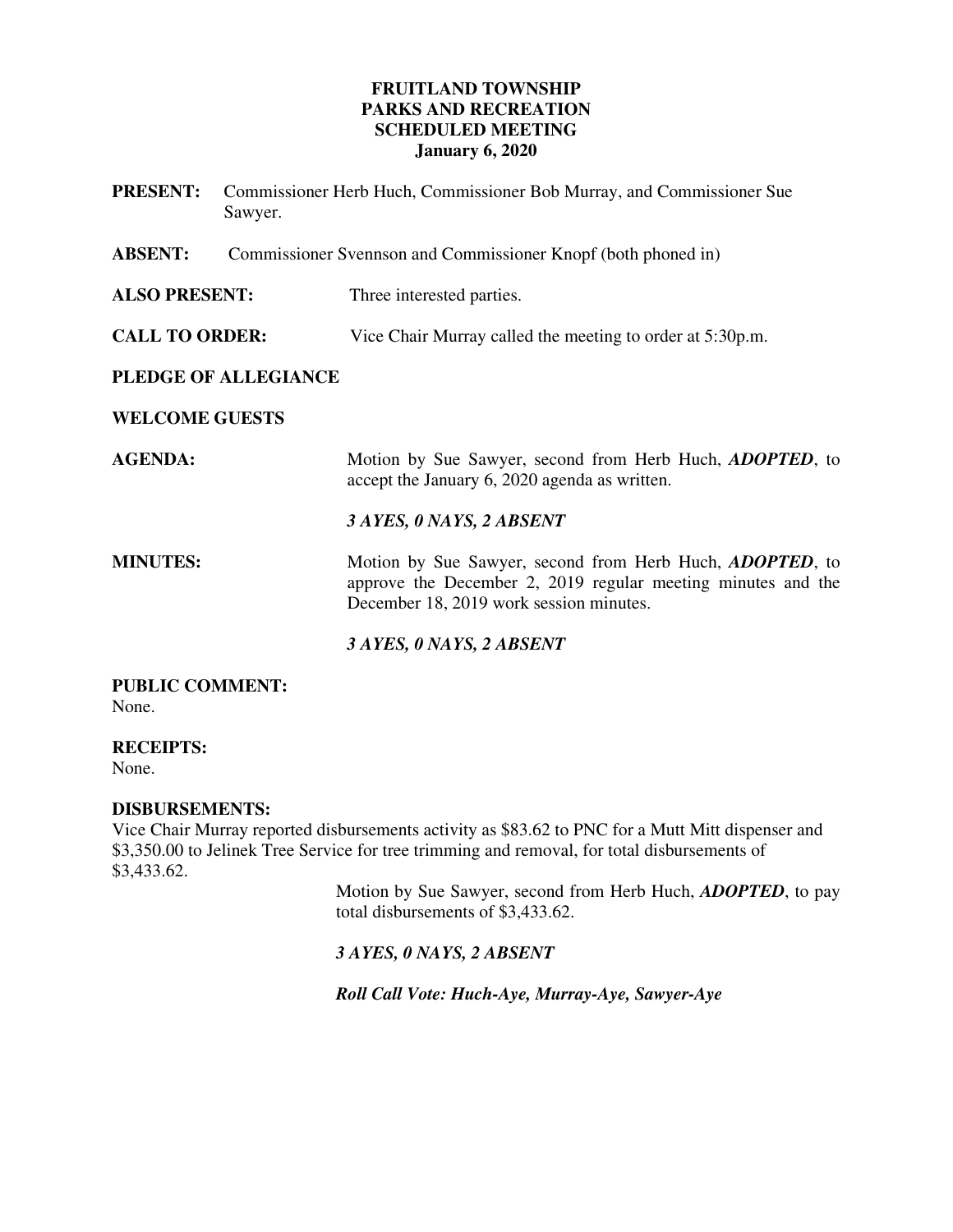**UNFINISHED BUSINESS:** 

### **1. Security cameras in Nestrom Road Park – guest Dave Perry from Catchmark Technologies**

Motion by Bob Murray, second from Sue Sawyer, *ADOPTED*, to suspend Robert's Rules of Order to allow for discussions with presenter Dave Perry from Catchmark Technologies.

# *3 AYES, 0 NAYS, 2 ABSENT*

Mr. Perry presented a quote to the Commission of \$4,609.92 for a camera system including five cameras. He stated that the cameras are black and white, and they can reach up to 110 feet in the dark. Mr. Perry added that the cameras are extremely clear, and that they have a three-year manufacturer's warranty. He stated that there is an option for cameras to record 24/7 or to record with motion, and he recommended the latter as it won't take up as much hard drive. Once the maximum space has been reached, the cameras will start recording over previously recorded data.

> Motion by Bob Murray, second from Herb Huch, *ADOPTED*, to resume Robert's Rules of Order,

# *3 AYES, 0 NAYS, 2 ABSENT*

### **2. 2020 budget proposals**

Chairperson Svensson stated that she will have to have the final draft ready by Thursday to be added to the Township Board agenda for the January 13, 2020 work session. She added that having a punch list of duties for the maintenance and office help is needed in order to accurately determine their budget. Chairperson Svensson also added that they need to know what hours are needed and spent working for the Commission. Commissioner Murray stated that it would be hard for the Commission to track this, adding that most places of employment make employees account for each area and how much of their time they are spending on each. Chairperson Svensson stated that it is a goal to have Recording Secretary Mary Mansfield update the webpage regularly, and that this would be an extra load. It was mentioned that hiring seasonal office staff might be necessary if they can't get more time for office help.

Commissioner Knopf stated that she spoke with Shawna Meyer about walk-throughs of the park. Shawna Meyer charges \$100.00/hour. After some discussion regarding the ball field upgrades and maintenance, the Commission agreed to raise the budget to \$1,500.00. Trail bench replacement and moving was reduced to \$2,000.00, surveys of the parks was budgeted \$3,000.00, and security cameras was increased to \$4,609.92.

### **3. Ordinance revision**

The commission agreed to change the wording for the ordinance under "Prohibited Activities" letter "D" to say "No golfing or disc golf." There was discussion around sporting activities in the lower area of the park as well.

# **4. Selling of Parks and Recreation Equipment**

Commissioner Murray stated that some information was passed on to the Commission from Supervisor Marcia Jeske regarding the selling of equipment, and he stated that he doesn't agree with the information sent. Commissioner Knopf stated that the Commission can sell their own equipment. Commissioner Murray told the group that the items have to be open bidding to the public, adding that he thinks there should be a minimum placed on the items. Chairperson Svensson stated that it would be a good idea to request 2/3 of what the equipment costs. Commissioner Murray stated that when